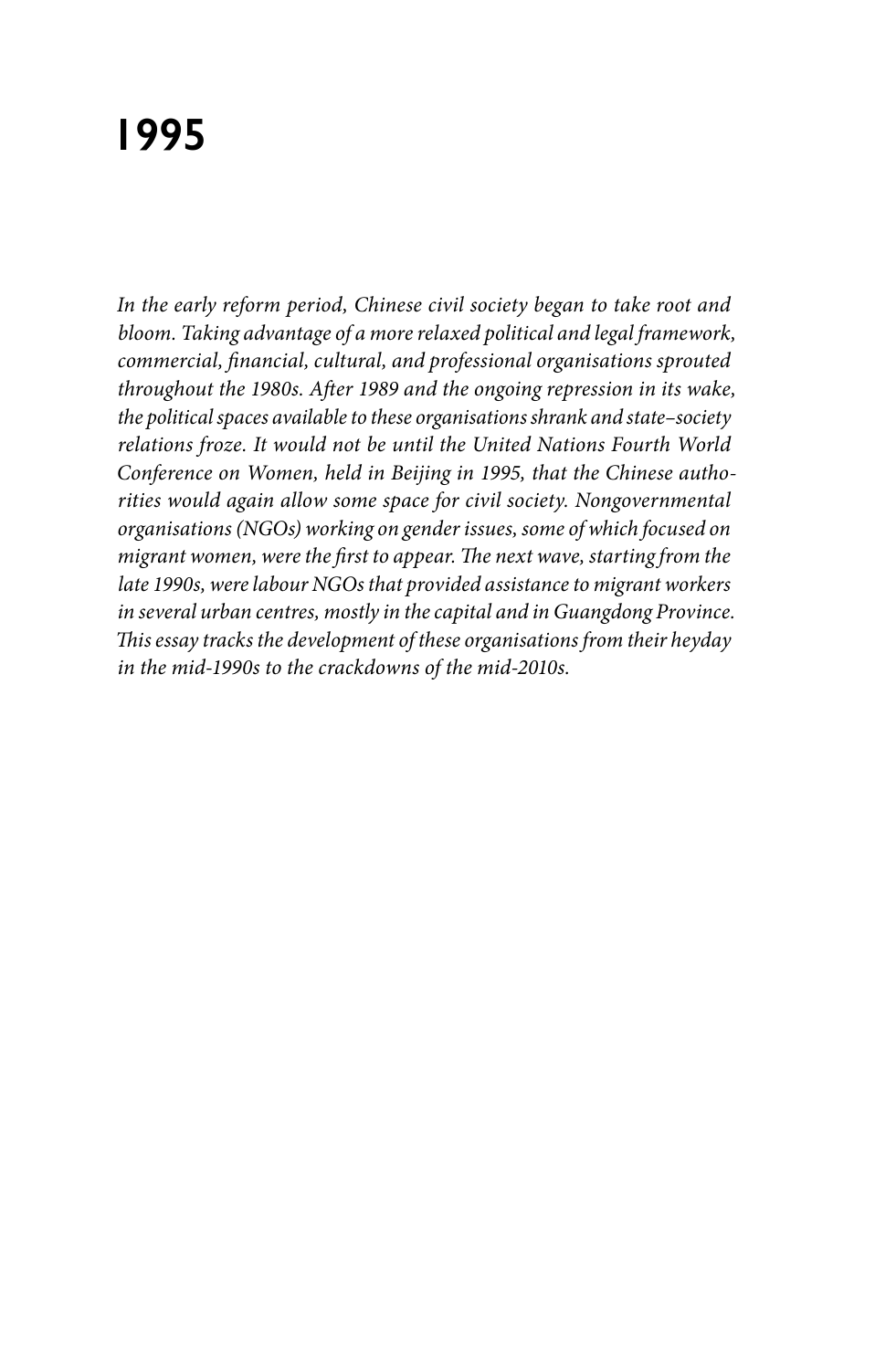## **From Green Shoots to Crushed Petals: Labour NGOs in China**

Jude HOWELL

Then China hosted the 1995 United Nations Fourth World<br>Summit on Women, who would have thought it would be<br>a catalytic event in the growth of nongovernmental organi-<br>setions (NGOs) in China? This meeting of UN representati Summit on Women, who would have thought it would be a catalytic event in the growth of nongovernmental organisations (NGOs) in China? This meeting of UN representatives from all over the world and activists attending the shadow NGO conference held in Huairou County, Beijing, unleashed a raft of relatively independent women's organisations. With space prised open for Chinese citizens to organise, it also created opportunities for those concerned with the lamentable situation of workers to set up independent groups to provide services and counsel on rights. In the decades since this monumental event, China's labour NGOs have been subject to not only harassment and repression, but also governmental overtures towards them to cooperate in the provision of welfare services.

This essay charts the twists and turns of China's labour NGOs from 1995 onwards. It identifies three key stages in their growth: first, the period from 1995 to 2002, when the first seeds of labour NGOs were sown; second, the decade from 2002 to 2012, which was marked by China's entry into the World Trade Organisation (WTO) and its strategic move to 'go global'; and finally, the current period under President Xi Jinping during which labour NGOs have faced acute repression.

#### Green Shoots (1995–2002)

Though NGOs, often semi-governmental, began to develop from the mid-1980s onwards, China's hosting of the UN's Fourth World Summit on Women in 1995 catalysed the rapid growth of more independent women's organisations. Until that point, the strict 1989 Regulations on the Management of Social Organisations had stymied the growth of NGOs, and those that existed were in any case mainly commercial, industrial, and professional associations. Given international sanctions after the tragic events in Tiananmen Square on 4 June 1989, the government was keen to restore international relations. This grand UN meeting provided a pivotal moment for China to shed its pariah status internationally.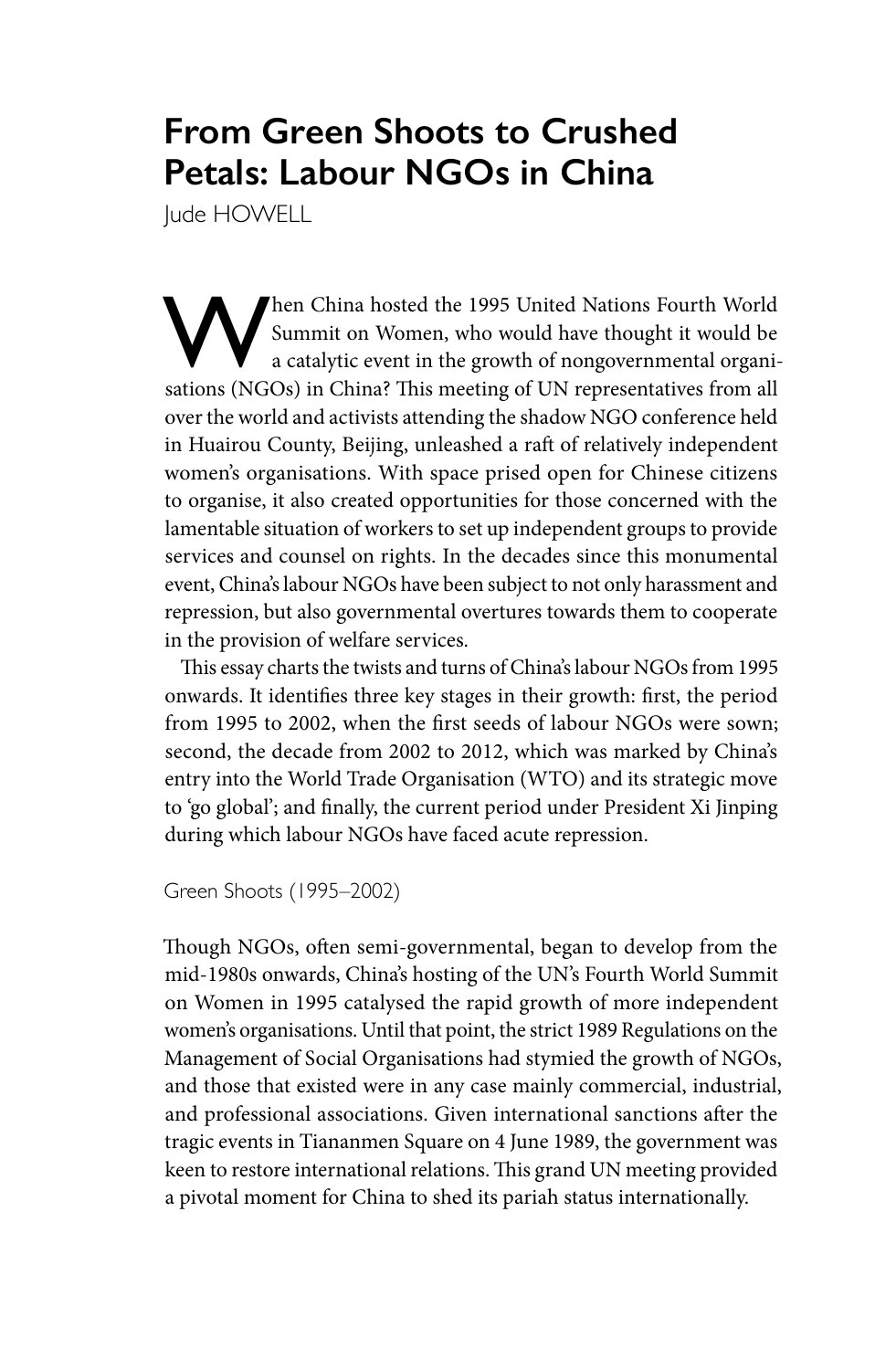Not only did it open up opportunities for women to organise independently of the All-China Women's Federation (ACWF), but also it created an opening to organise for those with other concerns such as labour issues. Some of the first labour NGOs, as they came to be known, grew out of the ripples flowing from the UN summit. Astute activists capitalised on the implicit licence to establish NGOs and set up organisations relevant to female migrant workers. Journalists, lawyers, and academics leveraged their positions and contacts to create new organisations addressing migrant workers' rights and issues. Hong Kong academics and activists also used these openings to start organisations offering services for female migrant workers. International organisations such as aid agencies and foundations played a vital role in promoting concepts such as gender equality, facilitating international links, exchanges, and visits, offering advice on organisational development, building networks, and providing small funds for activities. Through these experiences, female activists and academics, as well as international organisations, accumulated contacts, knowledge, networks, and connections with sympathetic government officials.1 New ideas, approaches, contacts, and international awareness began to extend beyond gender inequality concerns to other issues.

In the late 1990s, there was but a handful of labour NGOs, mainly concerned with female migrant workers. Perhaps the most well-known of these were the China Working Women's Network in Shenzhen, established by a group of concerned activists and academics in Hong Kong, and the Female Migrant Workers' Club in Beijing, which was initiated by a prominent female journalist. With good connections to the Party-State, these women were able to sustain these groups despite periods of government harassment and suspicion. However, a further tidying up of the regulations governing social organisations in 1998 curtailed any substantial growth or development of NGOs. Indeed, many of the existing NGOs were in a state of limbo, neither banned nor registered due to the strict criteria for registration and the reluctance of government departments to sponsor them, as required. It was with China's entry into the WTO in 2001, and the subsequent rapid globalisation of China's economy and society, that labour NGOs began to proliferate and blossom.

#### Blossoming (2002–2012)

Several interlinked factors underpin the proliferation and blossoming of labour NGOs from 2002 to 2012. These include China's entry into the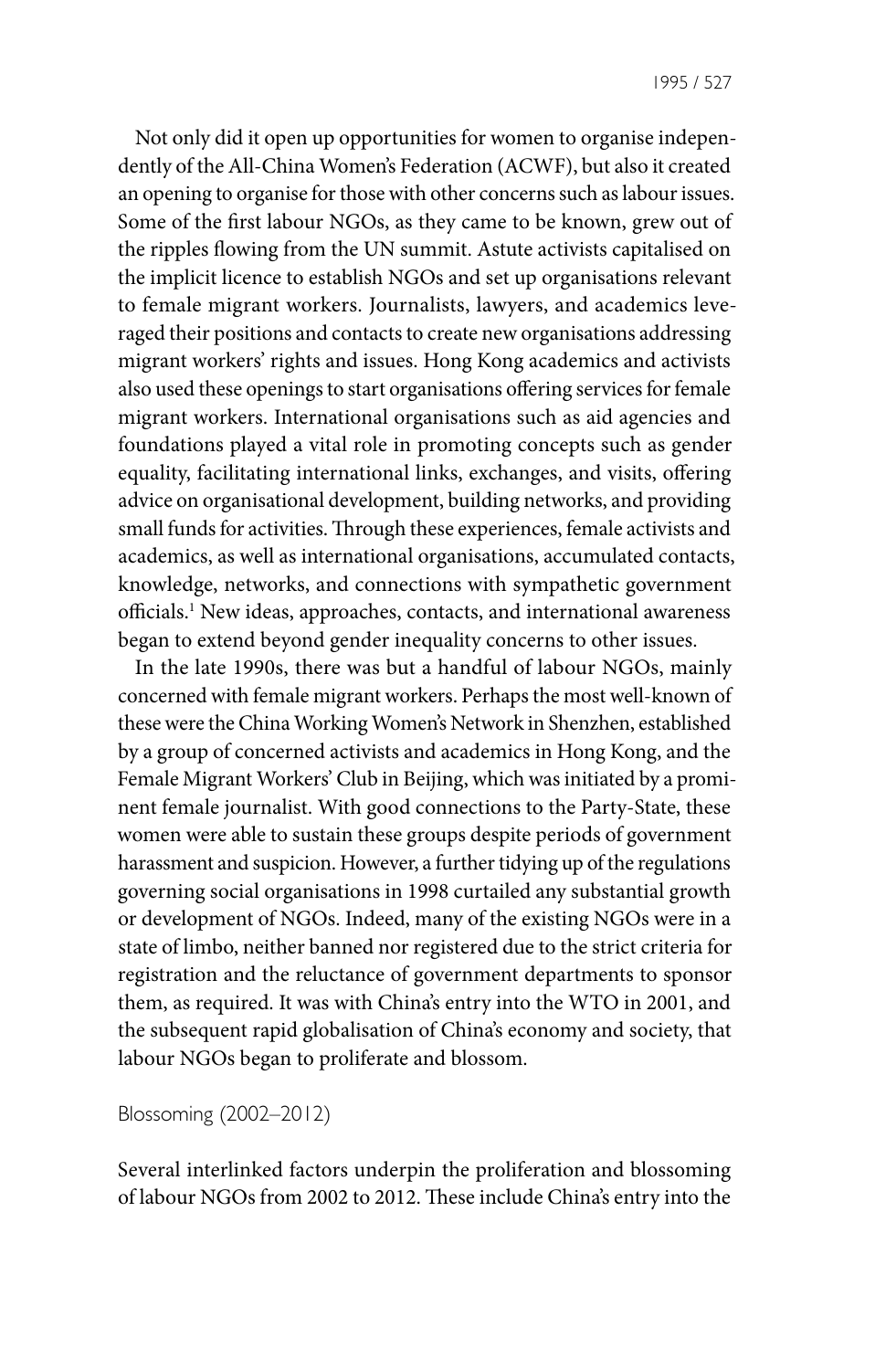WTO in 2001, a change in leadership, the growing presence of international organisations, and the lameness of the All-China Federation of Trade Unions (ACFTU). At the end of the 1990s, there was just a smattering of labour NGOs in China, mainly located in Beijing, Shenzhen, and Guangzhou. By 2012, estimates of labour NGOs across China varied from forty to 100—precise statistics were not available because most were not registered. A key factor enabling the growth of labour NGOs was China's entry into the WTO in 2001. This not only opened China to more foreign investment and trade, but also spurred Chinese firms to 'go global' and seek investment abroad. Through these expanded economic relations, travel opportunities for government officials and ordinary citizens increased. There was more exposure to international ways of doing things, whether economically, culturally, or politically. Personal connections developed between businesspeople, academics and students, NGOs, labour activists, and trade unions, seeding partnerships, exchanges, and joint initiatives.

WTO entry coincided with a shift in the types of NGOs that were emerging. By now the social consequences of economic reforms were becoming more evident. This was soon mirrored in the growth of NGOs concerned with social issues and marginalised groups such as autistic children, migrant workers, or people living with HIV/AIDS. The Wenchuan earthquake of 2008 marked a turning point in state–NGO relations as the Party-State began to recognise the contributions that NGOs could make in disaster relief and in addressing social issues. Nevertheless, difficulties remained in gaining legal status through registration, and many groups affiliated with other organisations, such as research institutes or the ACWF, registered as companies or not at all. By 2012, unregistered groups were reported to far outweigh those that had registered.

The year 2002 also heralded a change in leadership, with Hu Jintao as Party General Secretary and Wen Jiabao as Premier, replacing, respectively, Jiang Zemin and Zhu Rongji. Like all leaders, they sought to put their own mark on their period in office. Central here were notions such as 'harmonious society' (和谐社会) and 'people-centred development' (以人为本), which subtly acknowledged the growing inequalities in China and 'the three rural issues' (三农问题), which signalled a move to address rural grievances. This rhetoric pointed to a leadership that strove not only for continued growth but also to improve the lot of those not benefiting as much from the reforms. It was a time of greater openness and experimentation, enabling new forms of government–NGO relations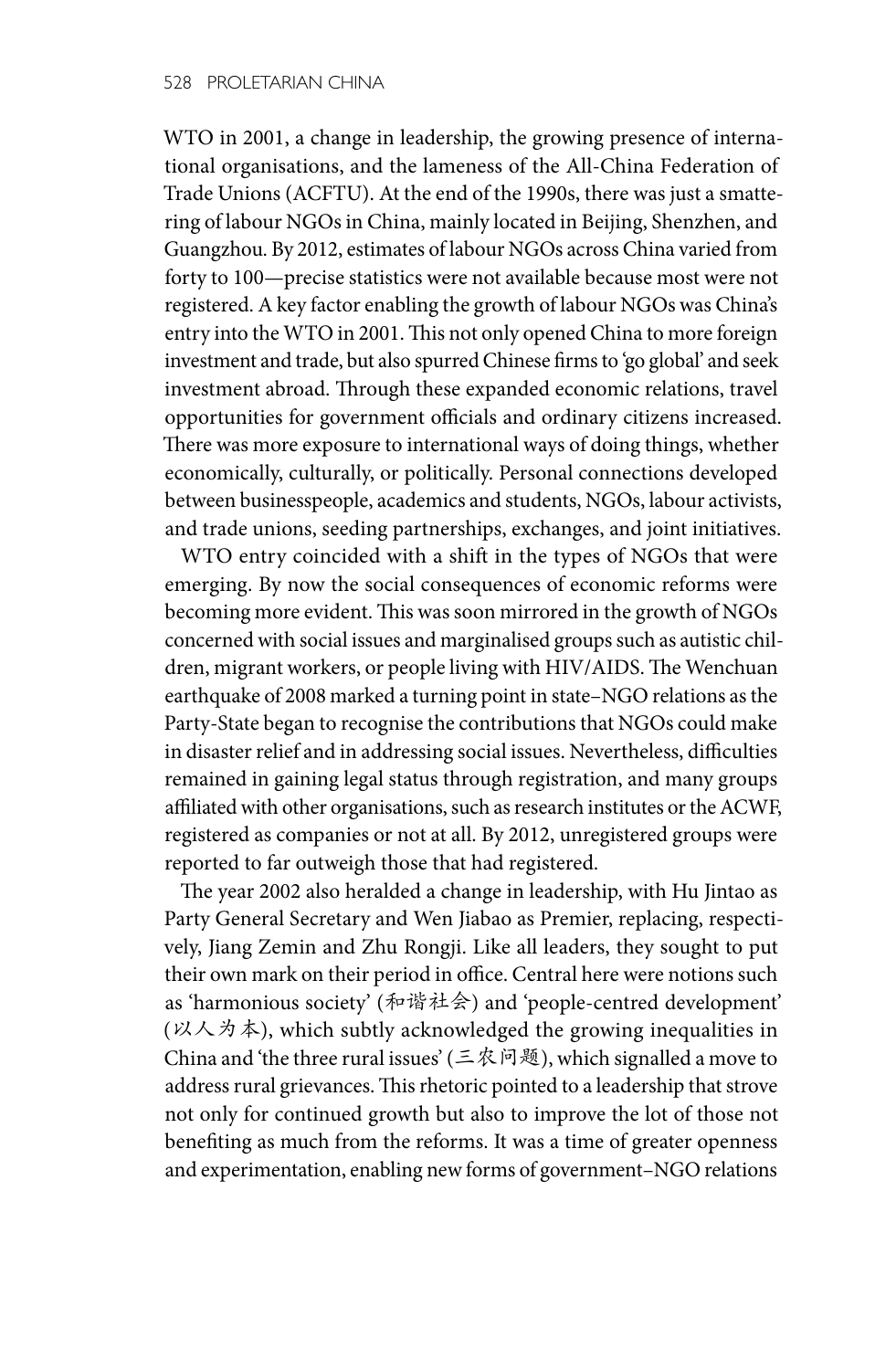to develop, including those with labour NGOs. The outward thrust of the economy and society created more space for international institutions that provided aid, support, and opportunities not only for government officials but also for Chinese scholars and NGOs. The International Labour Organisation, for example, regularly discussed labour issues with businesses, the ACFTU, and the government, and also engaged with the emerging labour NGOs. The support of international NGOs, bilateral development agencies, and foundations was pivotal to the growth of some NGOs in China, especially those with a rights orientation.

Given Hong Kong's proximity to Guangdong Province, Hong Kong NGOs also began to enter China to establish new labour NGOs or partner with emerging ones.<sup>2</sup> Guangdong Province was home to the greatest concentration of foreign investment and attracted swathes of migrant workers to labour in the export-oriented factories (see O'Donnell's essay in the present volume). Working conditions in China were already under the spotlight in the mid-1990s, leading to a raft of new labour laws to protect workers (see Biddulph's essay in the present volume). But with this surge in export production, there was growing concern within China and abroad about the sweatshop conditions of labour. While in the early years of the millennium there was a greater concentration of labour NGOs in Guangdong Province, over time, these organisations began to sprout across the Yangzi River Delta and in other Chinese cities such as Hangzhou, Chengdu, Shanghai, Beijing, and Chongqing. The types of issues that labour NGOs took up varied according to the nature and degree of labour activism, the orientations of their founders (such as their interests in gender, law, journalism, occupational health, and so on), the type of enterprise (such as state, private, or joint venture), and the industrial sectors specific to certain geographic locations. The field of labour studies in China expanded as researchers analysed labour relations, while trade unions and labour NGOs abroad observed the rising number of protests and strikes and sought connections with activists and researchers. Furthermore, as labour NGOs raised awareness about labour laws, workers increasingly sought redress through mediation committees and courts.3 Though most workers tended to vote with their feet, a growing minority was ready to voice their concerns, lobbying the Labour Bureau and local government officials, and leading workers to action and organisation.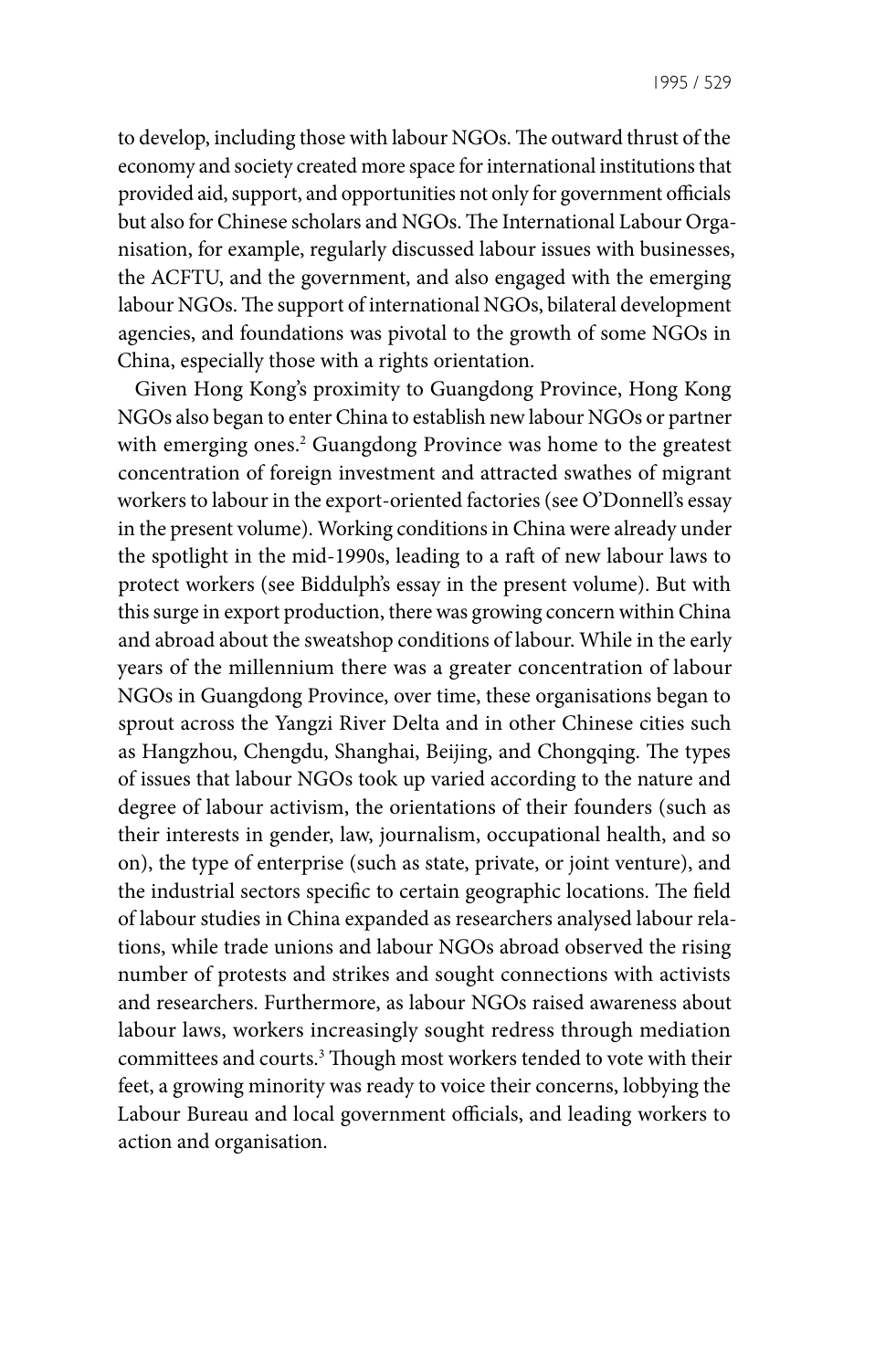As the official trade union, the ACFTU, proved ineffective in coming to the defence of workers, labour NGOs found fertile soil on which to grow. Though the ACFTU had a monopoly on the representation of labour, this was largely confined to state-owned enterprises (SOEs), whose workers enjoyed better working conditions, at least until SOE reforms in the mid-1990s (see Ching Kwan Lee's and Hurst's essays in the present volume). The ACFTU functioned as a transmission organisation, mediating between workers and government.4 In practice, it was an appendage to the state, limiting itself to benign tasks such as arranging entertainment and rarely taking the side of labour against capital and local governments. In any case, it lacked the skills, desire, and capacity to bring migrant workers into its fold. In the new foreign-invested factories, the head of the trade union was often the owner of the factory or a relative of the owner. Under these conditions, workers had little incentive to seek ACFTU support. As most surveys revealed, workers viewed the ACFTU as ineffectual.

Having outlined some of the factors driving the development of labour NGOs at the beginning of the millennium, it is important to understand some of their basic features. There was considerable variation across NGOs in terms of size, activities, goals, origins, and relations with government. Most were small in scale, with few paid staff, relying on volunteers who were students or migrant workers.<sup>5</sup> Some were founded by academics, others by former workers, and some by lawyers. Their activities included providing services, such as legal counselling, secondhand clothes shops, libraries, hotlines, awareness-raising about law and labour rights, proffering advice in disputes, assisting workers injured in the workplace, and organising workers through choirs and cultural activities.<sup>6</sup> Some also engaged in advocacy work, seeking to influence government and trade union policies. Whether offering services or conducting advocacy, labour NGOs couched their activities in a language of rights that echoed the official discourse of the law. By appropriating the official legal language of rights and interests, they could protect themselves from potential accusations of seeking to undermine the regime.

Labour NGOs were different from independent trade unions in that they did not seek to become membership organisations that took up workers' grievances with management in the workplace. Compared with the ACFTU, labour NGOs were more innovative and experimental, introducing new ways of approaching and mobilising workers, such as contacting workers in dormitories or organising a mobile bus to provide advice and information on labour issues in industrial sites. Some engaged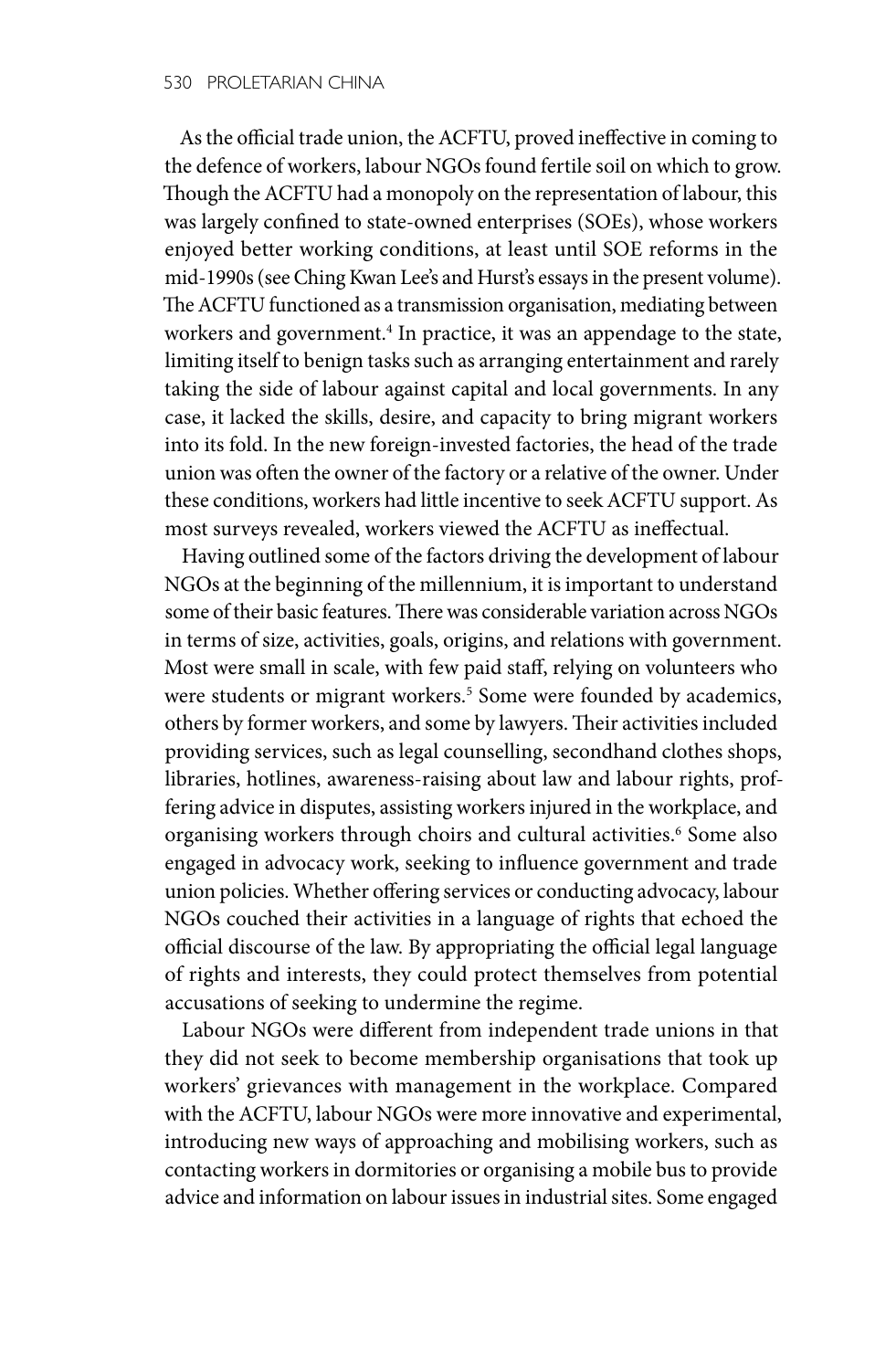in corporate social responsibility activities for foreign brands such as monitoring codes of conduct. However, NGOs with transformative agendas insisted on doing this only if they could also undertake training in the factories, which would allow them to raise issues of legal rights and engage in consciousness-raising.7 Some labour NGOs also became involved in supporting workers in collective bargaining processes, especially during and after the Honda strikes in 2010 (see Chris Chan's essay in the present volume).8

Nevertheless, labour NGOs were also controversial among some academics. In particular, Lee and Shen criticised labour NGOs for being 'anti-solidarity machines'.9 They argued that many labour NGOs were predominantly concerned with individual workers seeking redress through the law rather than organising alternative trade unions or collective action. Though the criticism was harsh, it also generated debate and perhaps a more measured understanding of the contribution that labour NGOs made in redressing workers' grievances and in shaping a labour movement.10

During the Hu–Wen period, relations between government and labour NGOs were a mix of ongoing repression, toleration, and occasional collaboration. Repression involved a spectrum of actions, such as detention, physical brutality, harassment, surveillance, and spot-checks.11 Labour NGOs were often forced out of their premises, only to relocate elsewhere and face further eviction a few months later.12 However, they were also tolerated by some trade union and government officials who saw the NGOs' activities as providing services for which they lacked the capacity and skills. In some cases, local governments and trade unions even provided some funding to NGOs to deliver services such as legal counselling or support to migrant workers' children. However, there was always a constant drone of repression that rendered the existence of labour NGOs precarious. Indeed, the situation for most labour NGOs would worsen under the new administration of Xi Jinping from 2012.

#### Crushed Petals

The Chinese Government had long looked on NGOs with considerable suspicion. Yet government officials in the Ministry of Civil Affairs—which was responsible for welfare provision and NGO registration—were increasingly aware of the benefits of NGOs in addressing new welfare needs and filling service gaps. However, the regulatory environment was overly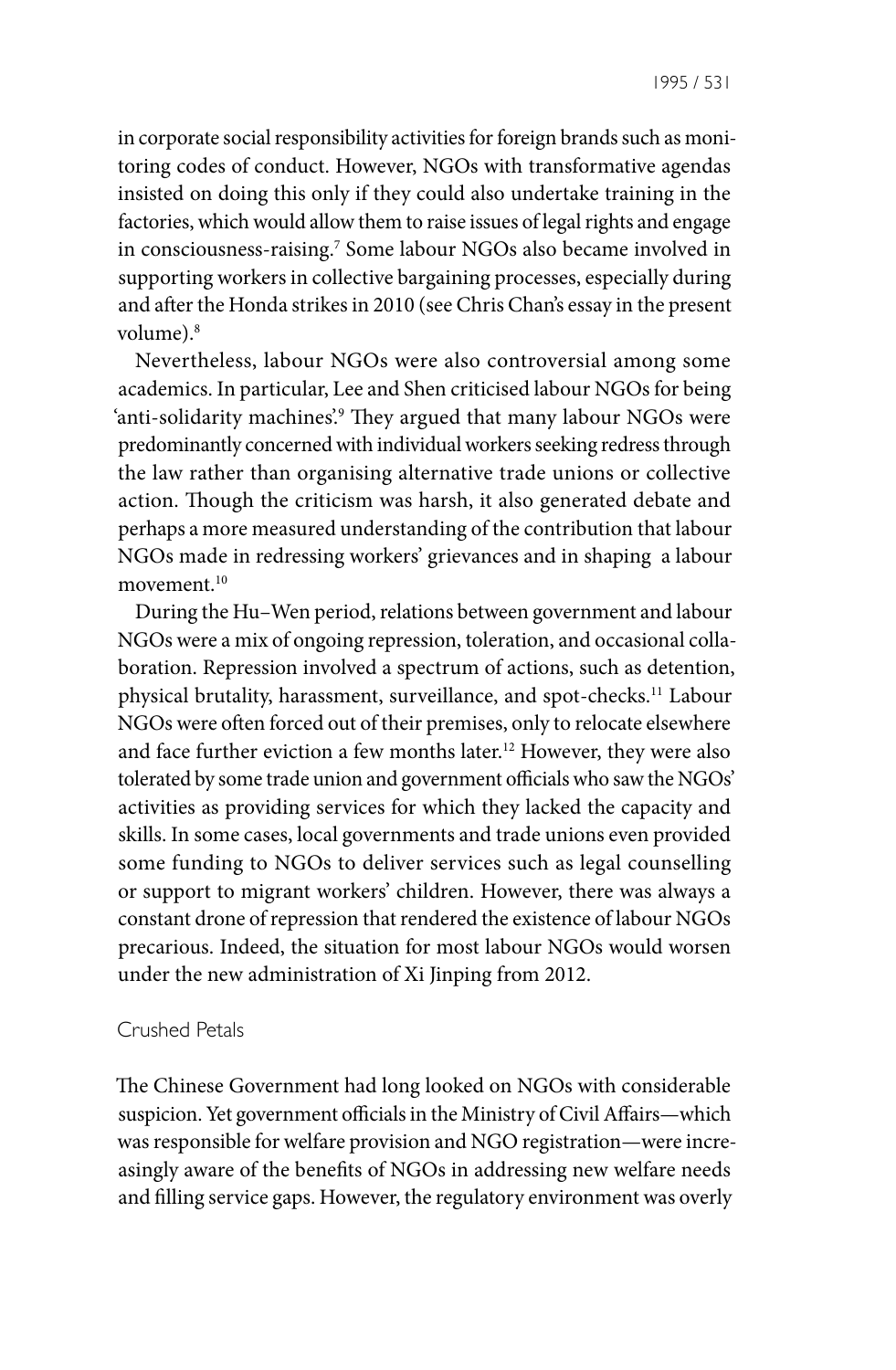restrictive, preventing the government from capitalising on civil society initiatives. In the Hu–Wen period, pilot programs were launched from 2003 in contracting government service provision to NGOs.<sup>13</sup> The risk for government officials was how to achieve this without enabling the expansion of rights-based NGOs and sensitive groups.

It was under Xi Jinping that the strategy of welfarist incorporation was generalised across the country.<sup>14</sup> In this way, civil society was bifurcated into two distinct strands: service-delivery organisations and rights-based groups. While the government introduced a swathe of regulations enabling NGOs to register more easily and apply for government contracts, it also set about draining rights-based groups of external funding and clamping down on activists in general. In this way, the government could advance its goals of streamlining the public sector and reforming welfare, while mitigating risks.

To address the risk that purposively fostering the development of a services-oriented NGO sector might also encourage growth of rightsbased and sensitive groups, the government used its coercive agencies to clamp down on perceived troublemakers. As Franceschini and Froissart relate in their essay in this volume, 2015 was a landmark year, when security agencies made a sweep of rights-based organisations and activists, including rights lawyers, feminists, dissidents, critical academics, and labour activists. This was followed in late 2016 by the passing of the Foreign NGOs Management Law, which severely constrained the room for manoeuvre of foreign foundations, NGOs, and other external funders, leaving rights-based groups starved of resources.

This strategy of welfarist incorporation took its toll on labour NGOs and activists. While labour NGOs had faced the constant threat of repression, the wave of arrests in 2015 also swept up several prominent labour NGO leaders, lawyers, and labour activists, who were detained and in some cases sentenced to prison. Over the next few years, the leaders of several labour NGOs were detained across the country, leading to the organisations becoming moribund or closing completely. In light of this, other activists and NGO leaders halted their activities, kept a low profile, distanced themselves from foreign actors, and sought alternative sources of income on which to survive.

However, repression was not the only story. Local government and trade union officials continued to court some labour NGOs to apply for government service contracts such as hosting activities for migrant children. Those that did so trod carefully, limiting their activities to the